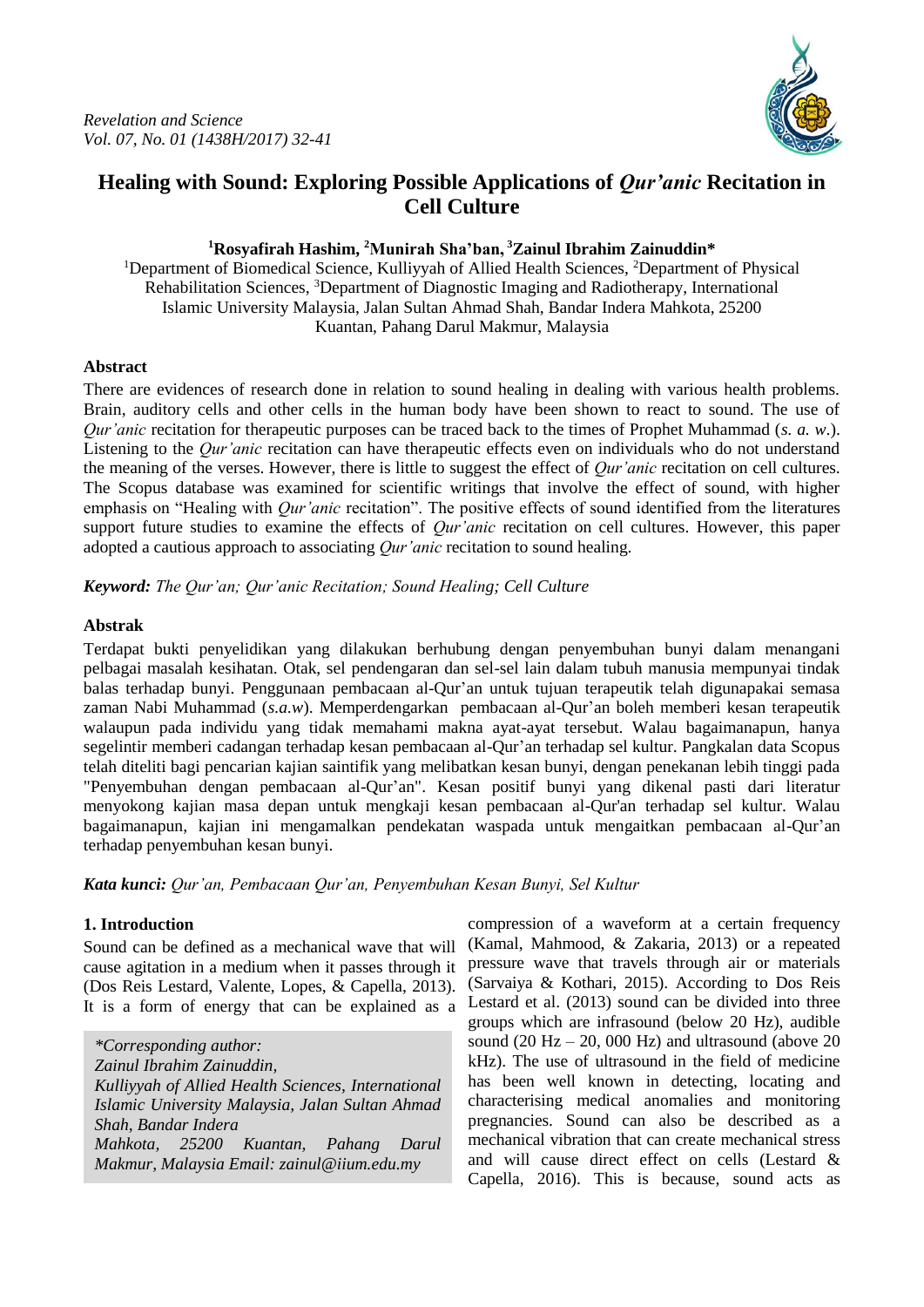disturbance that will be transported through a medium with *Qur'anic* recitation. The review presents via the mechanism of particle interaction (Sarvaiya & Kothari, 2015).

Dos Reis Lestard et al. (2013) reported that sound has been used to increase cell growth in plants. On the other hand, (Fauzan, 2014) acknowledged that there had been studies that denote the positive effects of sound on humans. Human cells have responded well to sound (Sadeghi, 2011) and sound can permeate and resonate through human auditory cells as well as other human somatic cells (Harris, 2011). The approach in using sound for healing might be able to enhance further the possibility of a non-invasive treatment to patients.

Cell cultures are widely used in tissue engineering (TE). TE is a specialised interdisciplinary field that has shown various potentials to overcome certain health problems related to tissues/organs injury (Ramirez-Vick, 2013). The major aim of TE is to form or reconstruct 3-D biomimicry tissues using combination of cells, biomaterial scaffolds and signalling cues that can be used for tissues/organs restoration (Srivastava, Chandel, Rai, Rastogi, & Srivastava, 2013). An important consideration to the success of tissue formation in cell culture is the quality of cells source. Numerous attempts have been made to enhance the quality of the cells in the cultures. These include manipulation of cells using genetic engineering technique and inclusion of exogenous growth factors in vitro. Evidences show that these techniques could harm the cells, affect their viability and disrupt their survival rate (Ab-Rahim, Selvaratnam, Raghavendran, & Kamarul, 2013). It is postulated that exposing the cell cultures to sound may help to overcome these disruptions and further enhance the proliferation rate. However, the use of sound as the method of treatment on cell cultures has yet to be fully explored.

In *Islam*, *Qur'anic* recitation has already been used as a method for treatment since the times of Prophet Muhammad (Pbuh). According to one *hadith* narrated by Aisyah (RA), *"during the Prophet Muhammad (Pbuh) serious illness, he used to recite the Mu'auwidhat (Surah an-Nas and Surah Al-Falaq) and then blow his breath over his body. When his pain became intense, I used to recite those two Suras and blow my breath over him and make him rub his body with his own hand for its blessings."* (*Sahih al-Bukhari*, *hadith no. 631*) (Khan, 1997).

A review of published articles in Elsevier's SCOPUS (Scopus) related to the topic was conducted to examine the current literatures pertaining to the use of sound in managing illnesses. The review begins with a description of sound and its properties, effect of sound healing on cells, and culminating to healing

scientific findings that relate the effects of *Qur'anic* recitation upon certain biological processes and functions. A major gap in the review is the lack of studies that can relate *Qur'anic* recitation and its healing properties on human cell at cellular level.

This paper proposes that it would be worthwhile to determine the effect of sound, in the form of *Qur'anic*  recitation, in influencing the cell growth in cell culture. It is hopeful that the review will be able to shed some light of the effects of *Qur'anic* recitation on cell cultures. This is to facilitate for the future work involving the hypothesis that *Qur'anic* recitation is able to enhance growth progression in cell cultures used in TE. For the purpose of this paper, unless otherwise indicated, the translations of *Qur'anic* verses are based on the works Abdullah Yusuf Ali (2013).

### **2. Methodology**

The online database of Elsevier's SCOPUS was accessed. Using appropriate search tabs for the database, publications related to the subject matter from 2010 till 2017 were identified. The searches were conducted between April to May, 2017.

Zainuddin and Halimatussa'diah (2013) quoted the work of Trevelyan, Cook and Fisher that estimated ninety-nine percent of the audience will limit their only search only to the title and abstract of an article. Thus, the search was carried out by using five (5) keywords; "sound healing on cell", "music therapy on cell", "*Qur'an* healing", "*Qur'anic* recitation", and "Islamic healing" appearing in the title or abstract of the publications.

For this review, the inclusive criteria for the selected papers are limited to publications related to human and animal cells. The papers included the scholarly journals as well as those from reputable organizations. The criteria also include the conference papers, article in press and review papers. This review excludes papers that were published in languages other than in English and papers with no abstract. Besides, this review eliminates papers that were not in the PDF format.

The identified publications were then categorized to enable them to be discussed accordingly in various sub-sections. The sections include all the keywords used during the search. The results provide an initial reference to initiate further research on the subject matter.

### **3. Results**

Based on the keywords used, Scopus database showed 342 hits on the journal article publications (Table 1).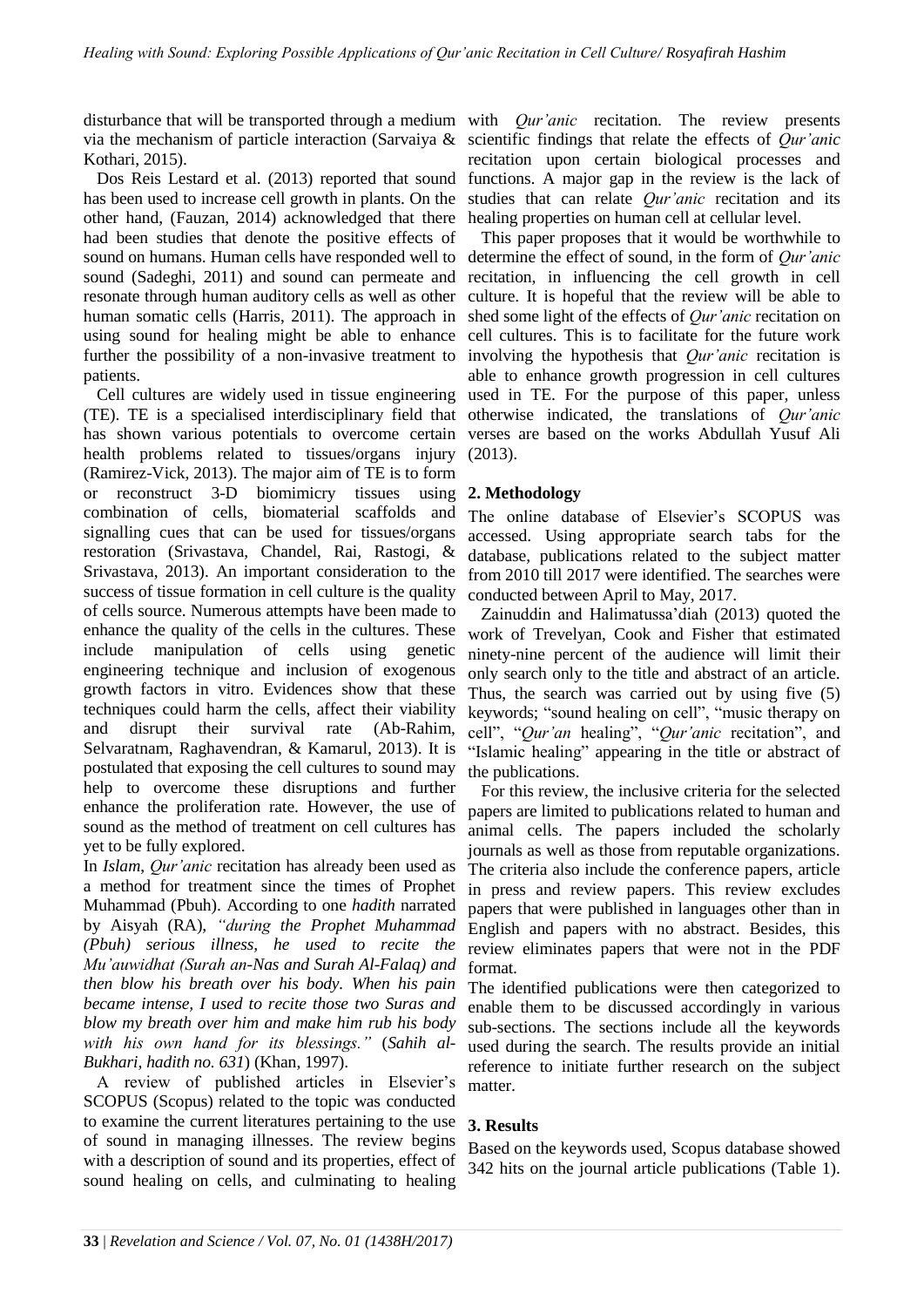sub-sections. The sub-sections were "Sound Healing / relevant to the title of this study.

The abstract of the papers were analysed to relate the Therapy", "Effect of Sound on Cells" and "Healing presented textual content to the title of this study. The with *Qur'anic* Recitation". Figure 1 below shows the identified publications were then categorized to number of publications retrieved while the column for enable them to be discussed accordingly in various 'related papers' refer to those publications that are

| <b>Keywords Used</b>       | <b>Scopus Database</b> | <b>Related Papers</b> |
|----------------------------|------------------------|-----------------------|
| Sound healing on cell      | 55                     |                       |
| Music therapy on cell      | 134                    | 56                    |
| <i>Our'an</i> healing      | 24                     | 13                    |
| <i>Our'anic</i> recitation | 47                     | 24                    |
| Islamic healing            | 82                     | 22                    |
| Total                      | 342                    | 120                   |

Table 1: Number of hits based on keywords search

#### **4. Discussion**

#### **4.1 Sound Healing / Therapy**

There are two synonymous terms to relate the use of sound as a therapeutic medium which are sound healing and sound therapy. According to Cambridge dictionaries ("Theraby," n.d.), the term therapy can be explained as a treatment that helps someone feel better. Meanwhile, healing can be defined as to make someone become well. For the purpose of this review, the term "healing" will be used instead of "therapy" although these two terms share a similar meaning. Therefore, sound healing is a term used to describe a wide and diverse range of approaches that utilize a diverse range of sound sources, with the intention of healing of human beings. It also can be defined as the application of sound vibrations directly into the body of an individual, to bring about a state of harmony and healing.

In recent years, sound healing has become a rapidly expanding field encompassing many diverse approaches. Sound healing is among the applicable approaches that can be used to treat a disease or to improve health. The use of the sound has been considered as a complementary and an alternative medicine for healing purposes ((Erkkilä et al., 2011). This practice is widely used in Western healthcare as an alternative towards allopathic medicine (Norris, 2011) and in the clinical settings in order to promote human health and wellbeing (Chanda & Levitin, 2013). In the ancient times, sound has been used as the method for communication among humans as well as a method for treatment (Gelfo, 2012). Sound is a common and natural activity among people thus the use of the sound in the healing process will greatly give impact to humankind (O'Callaghan, Barry, & Thompson, 2012).

The process of healing with sound is as old as the existence of the sound itself. Different cultures have various methods for sound healing. The various techniques used to produce sound include the singing bowls, tuning forks, gong, or harp (Gelfo, 2012). However, it is suggested that the most powerful sound is the human voice (Norris, 2011). Human beings are born with the ability to produce sound with their vocal cord and this makes the healing process using human voice a very convenient method. The diverse techniques that produce sound of different characteristics from a human voice can be applied for healing purposes (Gelfo, 2012). Besides the active human voice, there are some techniques that have already been applied in sound healing. These include the use of the recorded sound, live performance or a combination of musical instruments (Arnon, 2011). The wide variety of media used in sound healing are hereby acknowledged.

The effectiveness of the sound healing might be different depending on the type, frequency, range and the level of the sound used during the healing process (Erkkilä et al., 2011; Kamal et al., 2013). Low frequency sound was found to be able to reduce stress and anxiety level in patients with invasive medical procedures (Chanda & Levitin, 2013). The activity of the sympathetic system was found to be reduced when listening to slow music (Sadeghi, 2011). Thus, the type of sound to be used in sound healing process plays a very crucial part in determining the efficiency and effectiveness of the healing process.

In the field of psychoneuroimmunology, the relationship between sound healing with psychology, neurology, endocrine system and immune system has already been discovered (Gelfo, 2012). In a study done among cancer patients, it is reported that sound provide a calming and relaxing effect. To some patients, listening to the sound provides them with supportive messages that increase their motivation and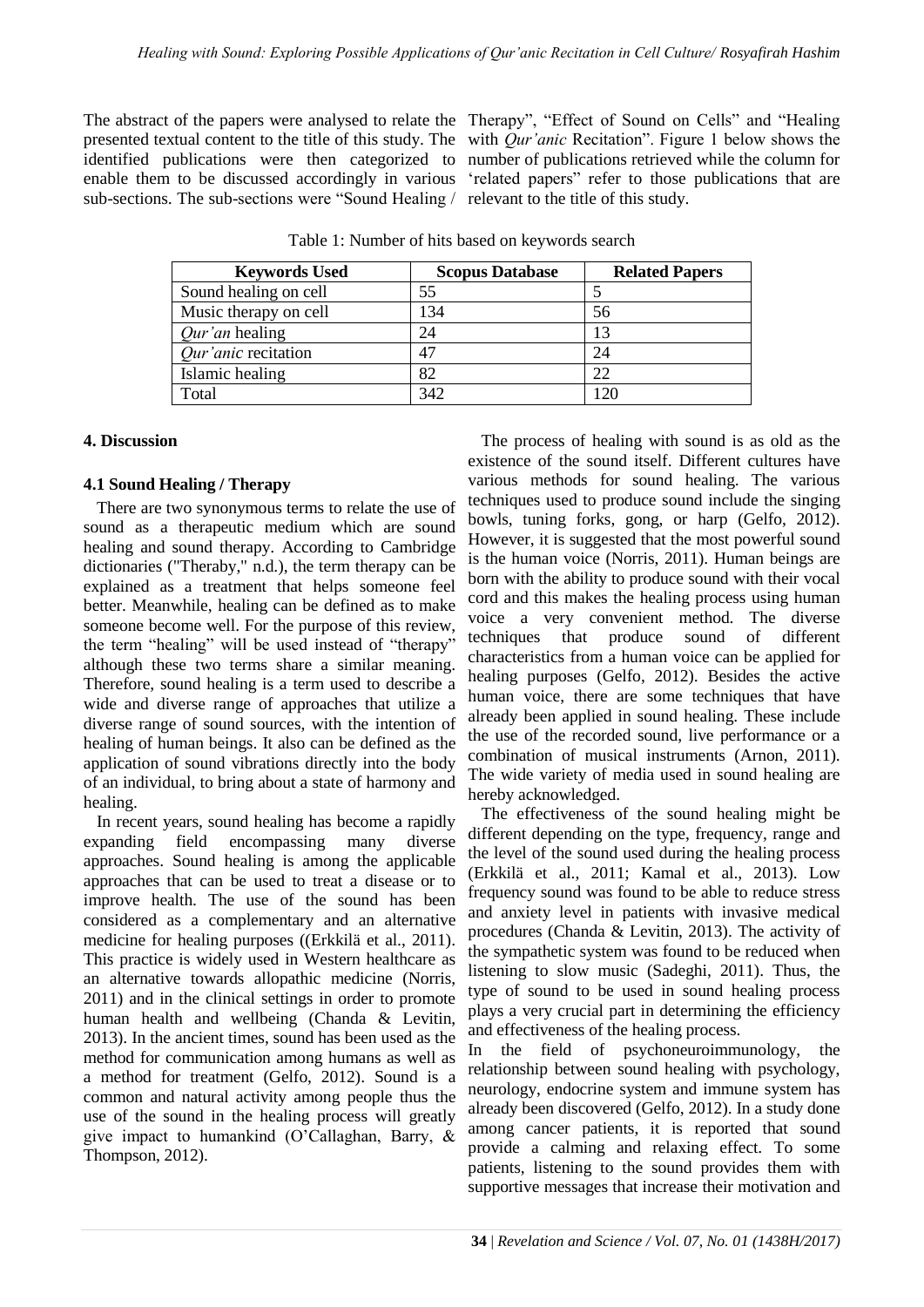emotional support (O'Callaghan et al., 2012). It also development of premature infants (Arnon, 2011). offers comfort and peace during times of distress (Bradt et al., 2015). Sound has also been used for psychotherapy and personal growth as it can induce strong emotions such as joy, sadness, fear, and tranquility (Chanda & Levitin, 2013). Besides giving positive effect on emotion, sound has been shown to benefit interpersonal abilities (Tumiran et al., 2013). Human anxiety level has been shown to decrease after listening to sound as the sympathetic nervous system will be suppressed (Bradt et al., 2015). A clinical research conducted by Galińska (2015) suggested that sound was able to stimulate the processes in the brain resulting in measureable therapeutics effects. The said author presented that sound can affect human behaviour, psychoanalytic and humanistic characteristics, as well as helps in the expression of emotion and social integration. This raises the possibility of the effects of sound on man's psychoneuroimmunology which can be an alternative **4.2 Effect of Sound on Cells**  approach in managing non-biological illnesses.

Sound has been used in management of pain, depression, psychology, brain injury, and stroke recovery (Tumiran et al., 2013). A profound work is by Fauzan (2014) highlighted that listening to sound can be therapeutic. Studies showed that listening to music can stimulate human brain to release endogenous opioid peptides. The study suggests that sound can cast its effects on the human neuronal and neurochemical systems (Chanda & Levitin, 2013). These chemical influences are seen within the therapeutic effects such as reducing stress and modulating the arousal levels. The authors further reiterated that when patients listened to music after a painful procedure, their level of pain were reduced as the sound acts as an analgesic agent or pain killer. This is supported by Archie, Bruera, and Cohen (2013) stating that some interventions related to sound have been reported to have a mild to moderate analgesic and anxiolytic effects. There are some therapists practicing the sound healing method to generate biochemical such as endorphins which can be used as a natural painkiller (Fauzan, 2014). It is also suggested that sound can be used to reduce stress and pain during chemotherapy or radiation therapy among patients (Bradt et al., 2015). According to the authors, listening to pre-recorded music provides benefits in term of health as it enhances the symptom management. Sound can as well be used to decrease subjective pain and analgesic requirements in acute pain settings, reduce anxiety, has a positive impact on mood and competes with noxious stimuli to promote a sense of well-being (Archie et al., 2013).

Healing with sound has also been used in neonatal intensive-care unit (NICU) to assist the growth and

Sound can alter the human hormonal response in relation to the human health (Dos Reis Lestard et al., 2013). Some psychologists used sound for therapeutic reasons in order to promote focus, increase confidence, reduce anxiety and enhance memories (Gelfo, 2012). There are studies that suggest music can act as anti-inflammatory medium because the production of cell activity and mucosal immunity will be increased (Chanda & Levitin, 2013). Listening to sound eventually can activate large networks of the human brain (Galińska, 2015). When the human brain has been stimulated with sound, different parts of the brain will react to different component of sound. This is translated into non-musical functions that can be therapeutic in some ways. The use of sound healing in neuroscience in terms of clinical practice and research is now being recognised (Galińska, 2015).

Sound can travel very well through the human body as the human body consists of 70% of water, a good conductor for sound. The velocity of the sound in the water is 1500 m/sec which is 4-5 times higher as compared to the velocity of the sound in the air which is 340 m/sec (Dos Reis Lestard et al., 2013). It is a fact that all life depends mostly on water, which is the largest component of human cells and body fluids (Akhlaqi, 2014). The *Holy Qur'an* has mentioned about the creation of human from water, *"And it is He who has created from water a human being and made him (a relative by) lineage and marriage"* (*The Qur'an* 25:54) and *"And made from water every living thing"* (*The Qur'an* 21:30).

The interaction between sound and cell has become a very interesting topic to be explored (Sarvaiya & Kothari, 2015). Human responses towards the sound are a very complex process (Dos Reis Lestard et al., 2013). Several studies suggested that the response towards sound might not limited only to emotion but can as well affect even the smallest structure of living mechanism such as cell (Lestard & Capella, 2016). Based on the study conducted by Norris (2011), sound will vibrate and resonate across the human cells at a certain frequency. The author explained that, the sound will resonate across both the human auditory and somatic system. In 2013, a study by Saged (2013), states that human cells will eventually be affected by the sound surrounds it. This is further supported by (Dos Reis Lestard et al., 2013) in their research mentioning that not only the human auditory cell will react towards sound but other cells will also respond to it. Another study suggests that effect of sound was similar for auditory and nonauditory cells (Lestard & Capella, 2016).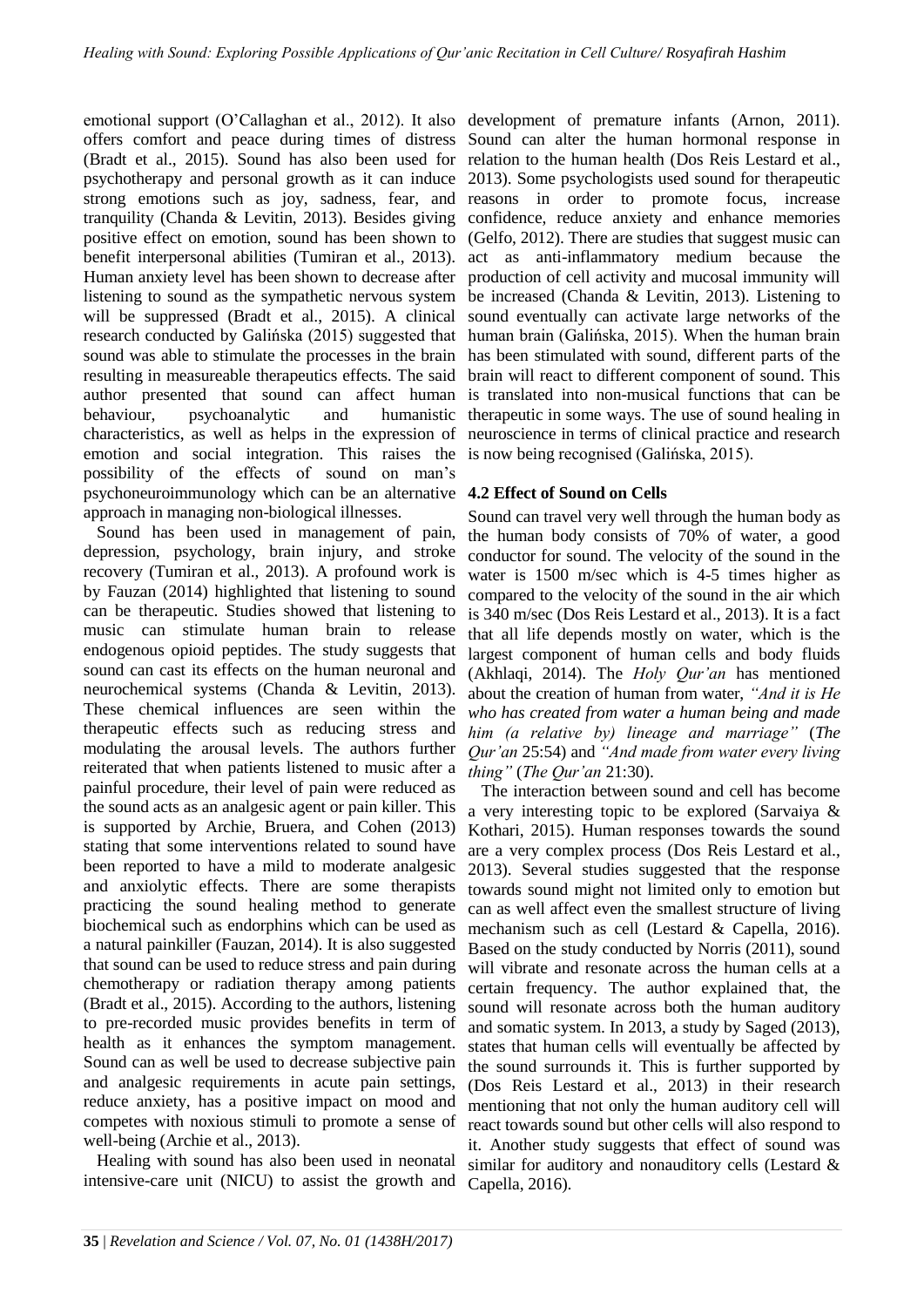when it comes to the interaction between the sound guides humans towards perfection in maintaining and biological cells. For example, how sound can be health. The *Holy Qur'an* mentions several guidelines utilized as a physical signal for intercellular that are related to human health to both body and mind communication and how cells sense and respond to sound that contain different frequency, amplitude and intensity have yet to be fully understood (Sarvaiya & *provides clear details based on knowledge and which*  Kothari, 2015). It is suggested that the difference in *is a guidance and blessing for the true believers"* (*The*  sound frequencies can provide different reaction from *Qur'an 7*: 52). Another *Qur'anic* verse that are the patient's condition (Saged, 2013). The finding relevant to health promotion is related to diet, suggests that the cellular response to sound is nutrition, personal hygiene, alcohol abstention, and dependent to the nature of the sound and also the healthy lifestyle. The verses are "*O mankind: Eat of*  intrinsic characteristics of the cellular type (Lestard & *what is lawful and good on earth"* (*The Qur'an* Capella, 2016). Thus, it is possible that the use of 2:168), *"And from the fruits of date palm and grapes*  appropriate sound will assist in human healing *you get wholesome drink and nutrition: Behold in this*  process.

Through resonance or vibration, sound frequencies can influence the heart rate and brain which can *blood, the flesh of swine, and the meat of that which*  improve health (Norris, 2011). In addition, different *has been slaughtered as a sacrifice for other that*  sound frequencies have been found to induce different *God…*" (*The Qur'an* 5:3). Those evidences being metabolic and physiological responses in yeast cells revealed in the *Holy Qur'an* should be appreciated by (Aggio, Obolonkin, & Villas-Bôas, 2012). High frequency sounds cause the cell to agitate while the low frequency sounds can promote relaxation (Norris, 2011). This is supported by Gelfo (2012) who reported that humans feel calm with the sound of birdsong or ocean which is the sounds of nature with low frequencies. Meanwhile, Aggio et al. (2012) adds that sound can increase the growth rate of cells and biomass accumulation. The study also reported that the number of cell death in cancer cells was increased. In another report, the audible sound is able to alter the proliferation and protein activity of the cells (Dos Reis Lestard et al., 2013). The authors also suggested that sound healing was able to alter the cell cycle, morphology and functional parameter in non-auditory human cells. Sarvaiya and Kothari (2015) mentioned in their study that the growths of all the test organisms were significantly affected by sound. This particular study shows a promising avenue to study the anticipated influence of sound upon human cell cultures.

## **4.3 Healing with** *Qur'anic* **recitation**

Muslims accept the *Holy Qur'an* as one of the two *Islamic* revealed sources. The *Holy Qur'an* by its translation and meaning has explanations that relate to the human needs (Arshad et al., 2013). The *Qur'an*  (39:23) mentions that, *"Allah has revealed the best of revelations, a book consistent with itself, repeating its teachings in various aspects. The skins of those who fear their Lord shiver at it, then their skins and hearts soften to the celebration of praising Allah"*. This Book of guidance and remedy pays a lot of attention to mankind's health and diseases as well as guiding

There are still a lot of areas that can be explored humans towards better life (Saged, 2013). It also (Akhlaqi, 2014). There is a verse in *Qur'an* mentions *"For We have certainly brought them a Book which is a sign for those who are wise"* (*The Qur'an* 16:67), and "*Forbidden to you (for food) are: dead animals,*  Muslims in terms of the guidance and preventive measures against possible medical ailments.

> The word healing has been mentioned several times in the *Holy Qur'an.* Abdullah Yusof Ali used the word *healing* in various verses; *"Mankind there has come to you a guidance from your Lord and a healing for (the diseases) in your hearts, and for those who believe a guidance and a mercy"* (*The Qur'an* 10:57), *"And we sent down in the Qur'an such things that have healing and mercy for the believers"* (*The Qur'an* 17:82) and *"…Say:It is a Guide and a healing to those who believe; and for those who believe not, there is a deafness in their ears, and it is blindness in their (eyes): They are (as it were) being called from a place far distant!"* (*The Qur'an* 41:44). The word healing is also used by Pickthall (2008) to translate those verses. On the other hand, Ibn Kathīr (2000) used the word cure instead of healing. For example, the translation by Ibn Kathir, *"O mankind! There has come to you good advice from your Lord, and a cure for that which is in your breasts, …….."* (*The Qur'an* 10:57), *"And We send down of the Qur'an that which is a cure and a mercy to the believers…."* (*The Qur'an* 17:82) and *"…Say: It is for those who believe, a guide and a cure. And as for those who disbelieve……..* (*The Qur'an* 41:44). According to the translation and commentary by Abdullah Yusuf Ali (2009), the word healing in these verses are referring to the spiritual healing. Ibn Kathir explained that the word cure in this verses refer to the cure from suspicion, doubts, hypocrisy, *Shirk,* confusion, and inclination towards falsehood that exists in people's hearts. While the translations of these Muslim scholars are highly appreciated, the present authors are of the opinion that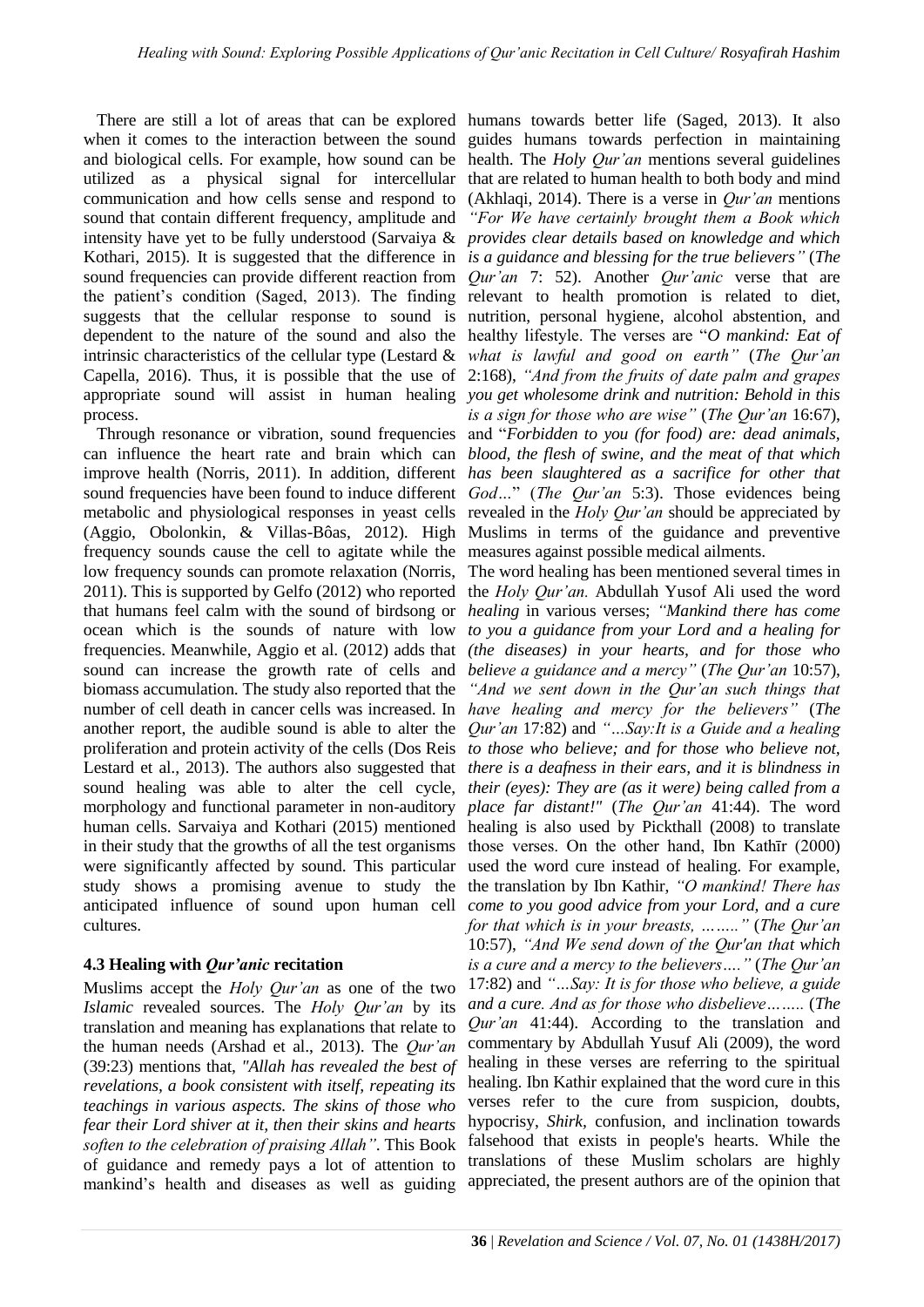alternative to address diseases of man.

A notable *hadith* that supported the use of *Qur'anic* recitation for treatment is narrated by Abu Saeed al-Khudr'I. He narrated that some of the companions of the Prophet (Pbuh) went on a journey till they reached one of the Arab tribes at night. They asked to be treated as guests but the tribe refused. The chief of that tribe was bitten by a poisonous animal (snake or scorpion) and nothing had benefited him. Some members of the tribe went to the group of the companions to seek help. One of the companions *pay attention that you may receive mercy"*. The agreed to recite *Ruqya* in return for a flock of sheep. The companion recited *Surah Al-Fatihah* to treat the Chief. All the praises and thanks to Allah, the chief recovered as if he was released from a chain, and started to walk and showed no signs of sickness. The chief paid the companions what was agreed. Some of the companions suggested that the earnings to be divided among themselves, but eventually they agreed to consult Prophet Muhammad (Pbuh). Upon reaching Madinah, they narrated the story to the Prophet Muhammad (Pbuh) whereupon he remarked, "How did he come to know that *Surah Al-Fatihah* can be used as a cure (*Ruqya*)? You have done the right thing. Distribute your reward amongst yourselves and assign a share for me as well" Sahih al-Bukhari No: 2276 (Khan, 1997).

The *Holy Qur'an* explains the purpose of human's life and their obligation towards God through its chapters and verses (Babamohamadi, Sotodehasl, Koenig, Jahani, & Ghorbani, 2015). A Muslim has faith and strong belief in the words of Allah as evident in the *Holy Qur'an*. Allah tells mankind *"And if Allah touches you with harm, none can remove it but He, and if He touches you with good, then He is Able to do all things"* (*The Qur'an* 6:17) and *"And when I am ill, it is (God) who cures me"* (*The Qur'an* 26:80). Muslims believe that in every disease or illness, Allah has made the cure (Ateeq, Jehan, & Mehmmod, 2014). Thus, treatments for diseases need to be explored and these could include the possibility of using *Qur'anic* recitation.

The use of *Qur'anic* recitation as the method for sound healing seems to be promising. In the *Holy Qur'an*, sound has been mentioned several times. The *Holy Qur'an* has already emphasized the powerful use of the sound in the destruction of the earth. Allah mentions that the earth's destruction will be preceded through a massive sound, "*And when the trumpet shall sound one blast; And the earth with the mountains shall be lifted up and crushed with one crash*" (*The Qur'an* 69:13-14). This is further supported by the verse in *Surah Al-Muddaththir*, Allah say "*For when the trumpet shall sound; surely that day will be a day* 

*Qur'anic* recitation could be explored as a possible *of anguish; Not of ease, for disbelievers*", (*The Qur'an 74:8-10*). From these verses, the *Qur'anic* recitation within the context of sound healing can be further explored as it might be possibly to be one of the medium to treat human illness. It can be postulated that the use of sound can be a very powerful mechanism to heal or cure human's illness.

> The *Qur'anic* recitation is a special practice that is valued by Muslim communities across the world (Akhlaqi, 2014). Allah mentions in the *Qur'an* 7:204, *"So when the Qur'an is recited, then listen to it and Qur'an* also mentions *"But those who believe and work deeds of righteousness, and believe in the (revelation) sent down to Muhammad- for it is the Truth from their Lord – He will remove from them their ills and improve their conditions*." (*The Qur'an*  47:2). It is believed that the *Qur'anic* recitation is a natural sound produced by human voice which has unique qualities that can have effects on human body (Zulkurnaini, Kadir, Murat, & Isa, 2012). This is supported by a study that recognized the recitation of the *Qur'an* as a complementary therapy and has been used in chronic disease therapy (Babamohamadi et al., 2015).

> The *Qur'anic* recitation might have direct healing effect since it can help to release stress and gain spiritual relaxation (Zulkurnaini et al., 2012). Based on the study, the authors suggested that listening to *Qur'anic* recitation has better impact on brainwave balancing compared to classical music. The study was conducted using EEG signals acquisition in order to obtain a correlation between the left and the right brainwaves during listening to *Qur'anic* recitation and classical music. They found that the percentage of alpha brainwave increased to a higher value when listening to *Qur'anic* recitation (12.67%) compared to classical music (9.96%). A study by Tumiran et al. (2013) suggested that *Qur'anic* recitation is an alternative sound healing method that provides better results when compared to conventional sound healing. The study showed that human brain produces higher alpha waves when listening to the *Holy Qur'an* and able to stabilize patients in term of their psychologically behavior. It is also suggested that, not only the brain will have a positive influence towards the *Qur'anic* recitation but the entire body will also response in positive way (Saged, 2013). Akhlaqi (2014) suggested that the *Qur'anic* recitation has an impact on reducing the physical pain after a surgery has being performed. Another study suggested that listening or reciting the *Qur'anic* verses can have a unique effect on human body (Gunawan & Kartiwi, 2016).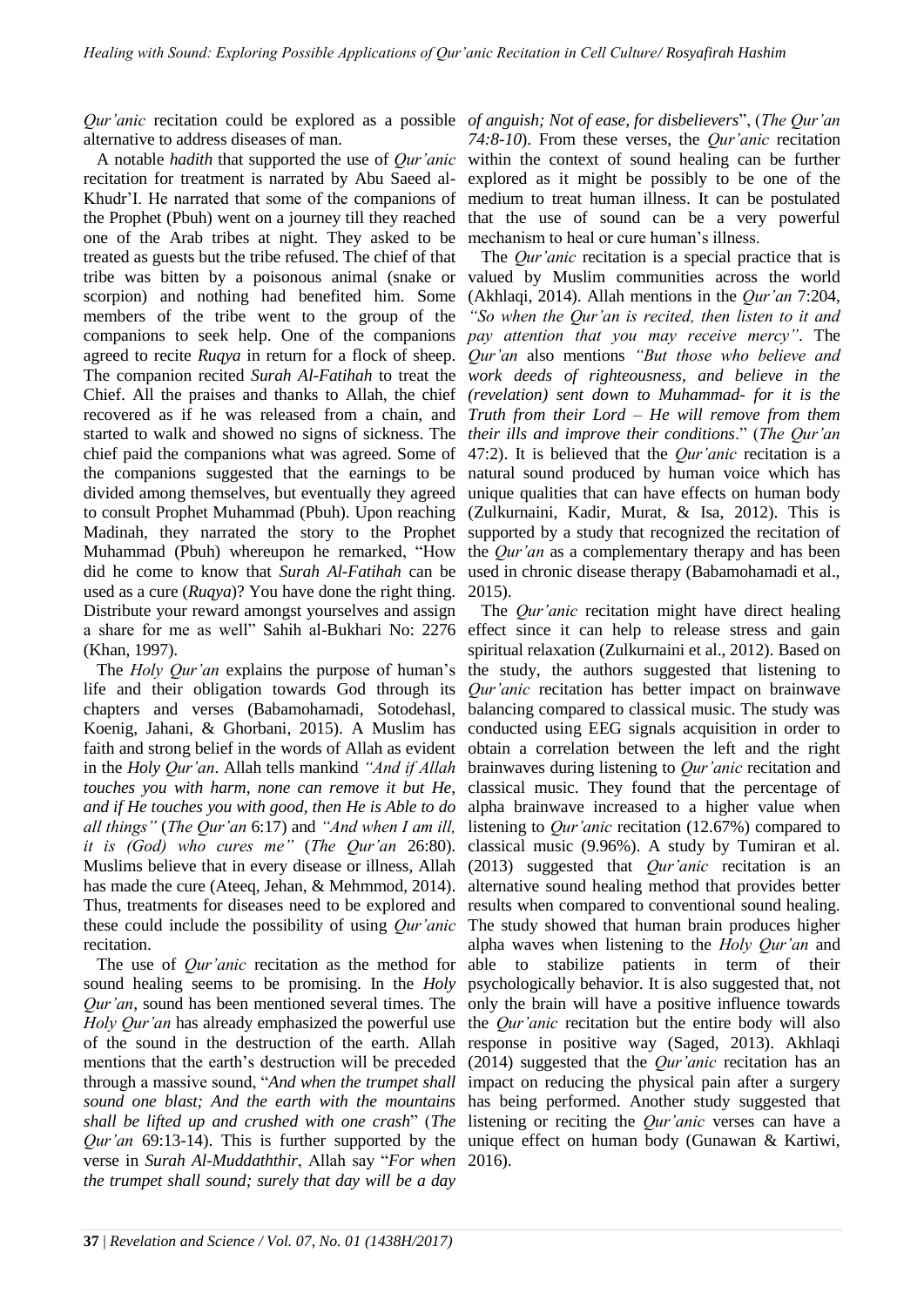recitation is the vibrations that come from the reciters the meaning will still be the same as long as the laws voice (Saged, 2013). These vibrations resulted from the air pressure disturbance coming from the voice. by one *hadith* of Ibn Abbas who narrated that the The *Qur'anic* recitation also has a powerful Prophet Muhammad (Pbuh) said: *"Jibrail taught me*  expression, fluent style and captivating sound that affect the audience and has an inner tendency towards harmony and rhythm (Kamal et al., 2013). To the authors, the sound produced during the recitation can affect those who listened to it. Babamohamadi et al. (2015) highlighted that reciting the *Holy Qur'an* aloud is better compared to reciting it silently as Prophet Mecca as transmitted through al-Bazz and/or Qunbul, Muhammad (Pbuh) mentioned that the sound produced during the recital will eventually influence the listener's feeling. The authors also recognised that reciting the *Holy Qur'an* to a sick person will have a direct healing effect to the person as well as to the people who listen to the sound.

The study conducted by Tumiran et al. (2013) revealed some important points regarding the healing with *Qur'anic* recitation. First, the sound of the *Qur'anic* recitation is believed to provide a deep long as the meaning of the revelation is correct (Saad, spiritual energy to the reciter and to the listener. Second, the healing process using the *Qur'anic Qur'an* might be slightly different between reciters recitation will affect the listeners although they do not understand the meaning of the verses. On top of that, is permissible in Islam as long as the principle of the reciting and listening to the *Holy Qur'an* with recitation, namely the *makhraj* and *tajwid* are followed understanding adds more value to a Muslim. However, as the style might differ but the meaning is still the according to the authors, there is still lack in research done involving recitation of the *Holy Qur'an* although it can act as sound healing. Gunawan and Kartiwi to consist of various melodies or *tarannum* (Tumiran (2016) are of the opinion that *Qur'anic* recitation has its own characteristics that differ from other sound. Their opinion is based on a finding that Qur'anic recitation was dominated by voiced sound (81.93%) compared to unvoiced sound (18.07%), with different recitation acts as sound healing**.** A study done by fundamental frequencies when compared to English Akdemir (2010) highlighted two main concerns with audiobook.

Arshad et al. (2013) highlighted several important considerations in order to recite the *Holy Qur'an* correctly. First, the reciters must know the proper "*makhraj*" and "*tajwid*". According to the authors, "*makhraj* can be defined as the correct position of the organs of speech in order to produce a sound from a highlights pertaining to the recitation of the *Holy*  letter so that it can be differentiated from others". They further explained that the "*tajwid* is the correctness of diction or proper pronunciation and technique during recitation". Second, it is important to recite the *Holy Qur'an* according to the law of *makhraj* and *tajwid* because even a small difference of the sound in the Arabic words may cause the meaning to be different. It is also mentioned in the *Qur'an* "…*And recite the Qur'an with measured recitation*." (*The Qur'an* 73:4). Third, although the *Qur'anic* based on the ancestral teaching style. Nowadays, the recitation will probably differ from one person to *Qur'anic* text has been provided with points and other

The fundamental principle of healing with *Qur'anic*  another due to the difference in each person's voice, of *tajwid* and *makhraj* are obeyed. This is supported *one style and I reviewed it until he taught me more, and I kept asking him for more and he gave me more until finally there were seven styles."* Sahih al-Bukhari, 3219 (Khan, 1997). The seven styles are (1) Nafi' from Medina (d. 785) as transmitted through Warsh and/or Qalun, (2) Ibn Kathir (d. 737) from (3) Ibn Amir (d. 736) from Damascus as transmitted through Hisham and/or Ibn Dhakwan, (4) Abu Amir (d. 770) from Basra as transmitted through al-Durri and/or al-Susi, (5) Asim (d. 744) from Kufa as transmitted through safs and/or Abu Bakr, (6) Hamza (d. 772) from Kufa as transmitted through Khalaf and/or Khallad, and (7) Al-Kisai (d. 189) from Kufa as transmitted through al-Durri and/or Abu al- Harith. These differences in *Qur'anic* recitation are allowed as 2014). Hence, although the recitation of the *Holy*  due to the differences during the learning processes, it same.

> The recitations of the *Holy Qur'an* have been known et al., 2013). According to the authors, those melodious sounds show similarities with the sound healing in term of the therapeutic effect. Possibly, the melodious sound produced during the *Qur'anic* respect to *Qur'anic* recitation. The first concern is during *Qur'anic* recitation the same words might be pronounced differently. Second, the difference in recitation could also be contributed by the distribution of the narrations geographically.

> Akdemir (2010) presented some important *Qur'an.* First, during the time of Prophet Muhammad (Pbuh), the recitation of the *Holy Qur'an* was taught orally. Second, this difference in recitation already started during the learning process itself as the companions will listen to the Prophet Muhammad (Pbuh) and the companions learned different ways to recite it. Some of the companions will learn the recitation of the *Holy Qur'an* only by memorizing. Third, the recent practice of the *Qur'anic* recitation is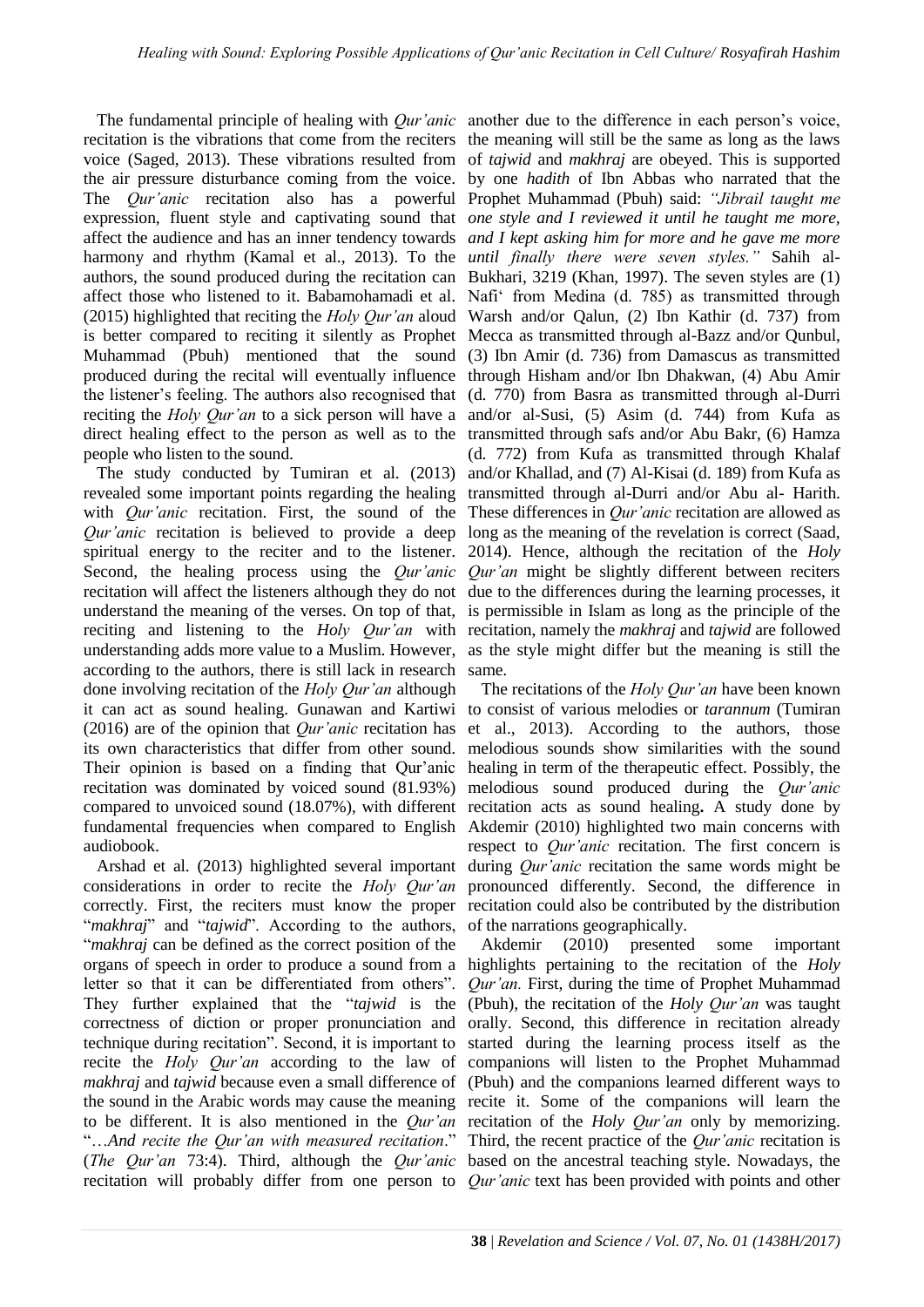processes, the teaching style is still the same which is by orally.

While the present authors acknowledge the literatures above that associate the recitation of the *Holy Qur'an* to sound therapy, this association should not be literally adopted. The authors wish to reiterate that the *Holy Qur'an* is the Word of Allah. It is cautiously advised that it may not be permissible, from the religious point of view, to associate the utterance of the words of the Al-Mighty in terms of sound and sound healing. There may be areas yet to be unearthed that lie within those words which the Al-Mighty does not explain to human beings. This is inline with the examples of certain introductory Arabic alphabets to begin certain chapters of the *Holy Qur'an* that Muslims scholar to this day could not comprehend. Furthermore, if it is merely "sound" as being interpreted as "something that one can hear" or "a medium that resulted from vibrations" then the element of healing that lies within the concept of *Qur'anic* recitation could be nullified. The authors remain steadfast to the *hadith* mentioned above that Prophet Muhammad (Pbuh) approved the use of the *Al-Fatihah* as a cure (Ruqya). This is used to justify the possibility of *Qur'anic* recitation to be used as a medium for healing involving the recitation that essentially is sound. Taking that notion further, the present authors wish to present the need to associate sound in a recitation to other "inner elements" that are expected within the recitation. "*Makhraj", "Tajwid", "Tarannum*", the seven styles of recitation could make one to look at *Qur'anic* recitation beyond the voice (and thus the sound) that recited the verse. The authors speculate that the deepest feelings of spirituality, connectedness to the Al-Mighty, during a recitation could cast an influence on its healing properties of the *Holy Qur'an*, for only Allah knows. With that the present authors align their thoughts to the use of the term *Qur'anic recitation healing* to be a better nomenclature.

### **5. Future Work**

Based on the review above, it is felt that there exists justification to examine the use of *Qur'anic* recitation as a treatment medium through sound healing on human cell cultures in Tissue Engineering. Experiments should be conducted to identify the potential effects of *Qur'anic* recitation on the human cell in vitro. Particular experimental considerations include the *Qur'anic* verses to be used, the reciter as well as the experimental set-up in exposing the cell cultures to the recitation. These efforts could enhance the understanding of the effects of *Qur'anic* recitation

marks to make the recitation become easier. Fourth, on cultured cells. Special emphasize should be given even though there is a difference between the learning to those works on animal or human cell cultures. The effects of exposing the cell cultures to the *Qur'anic*  recitations should be supported by laboratory analyses.

### **6. Conclusion**

It can be concluded that this review suggests that *Qur'anic* recitation can be a healing medium within the context of sound healing technique. The positive effects of sound on biological and physiological processes that were depicted in various researches could be further studied. It would be worthwhile to study the possible effects of *Qur'anic* recitation on cell cultures. However, it is to be reminded that such studies should take into consideration the methodological approach as to depict the *Qur'anic* recitation being not merely sound. Rather, the "inherent" characteristics of the *Qur'anic* recitation that differ from ordinary spoken words and sound should be the foundation of those studies. Finally, it is felt that the use of the term *Qur'anic* recitation healing would be a better nomenclature.

### **Acknowledgment**

The authors thank Kulliyyah of Allied Health Sciences, International Islamic University Malaysia, Kuantan Campus and the Ministry of Science, Technology and Innovation (MOSTI) Malaysia (06- 01-08-SF0238/SF14-012-0062).

### **References**

- Ab-Rahim, S., Selvaratnam, L., Raghavendran, H. R. B., & Kamarul, T. (2013). Chondrocyte-alginate constructs with or without TGF-β1 produces superior extracellular matrix expression than monolayer cultures. *Molecular and cellular biochemistry*, *376*(1-2), 11-20. doi: https://www- .ncbi.nlm.nih.gov/pubmed/23238871
- Aggio, R. B. M., Obolonkin, V., & Villas-Bôas, S. G. (2012). Sonic vibration affects the metabolism of yeast cells growing in liquid culture: a metabolomic study. *Metabolomics*, *8*(4), 670-678. doi: https://link .springer.com/article/10.1007/s11306-011-0360-x
- Akdemir, M. A. (2010). The relation between recitation styles and the different Qur'an scriptures. *The Journal of Rotterdam Islamic and Social Sciences*, *1*(1), 111-121.
- Akhlaqi, E. (2014). Scientific remarks of the Quran to health and medical teachings. *Journal of Applied Science and Agriculture*, *9*, 960-964. doi: http:// www.aensiweb.com/old/jasa/rjfh/2014/960964.pdf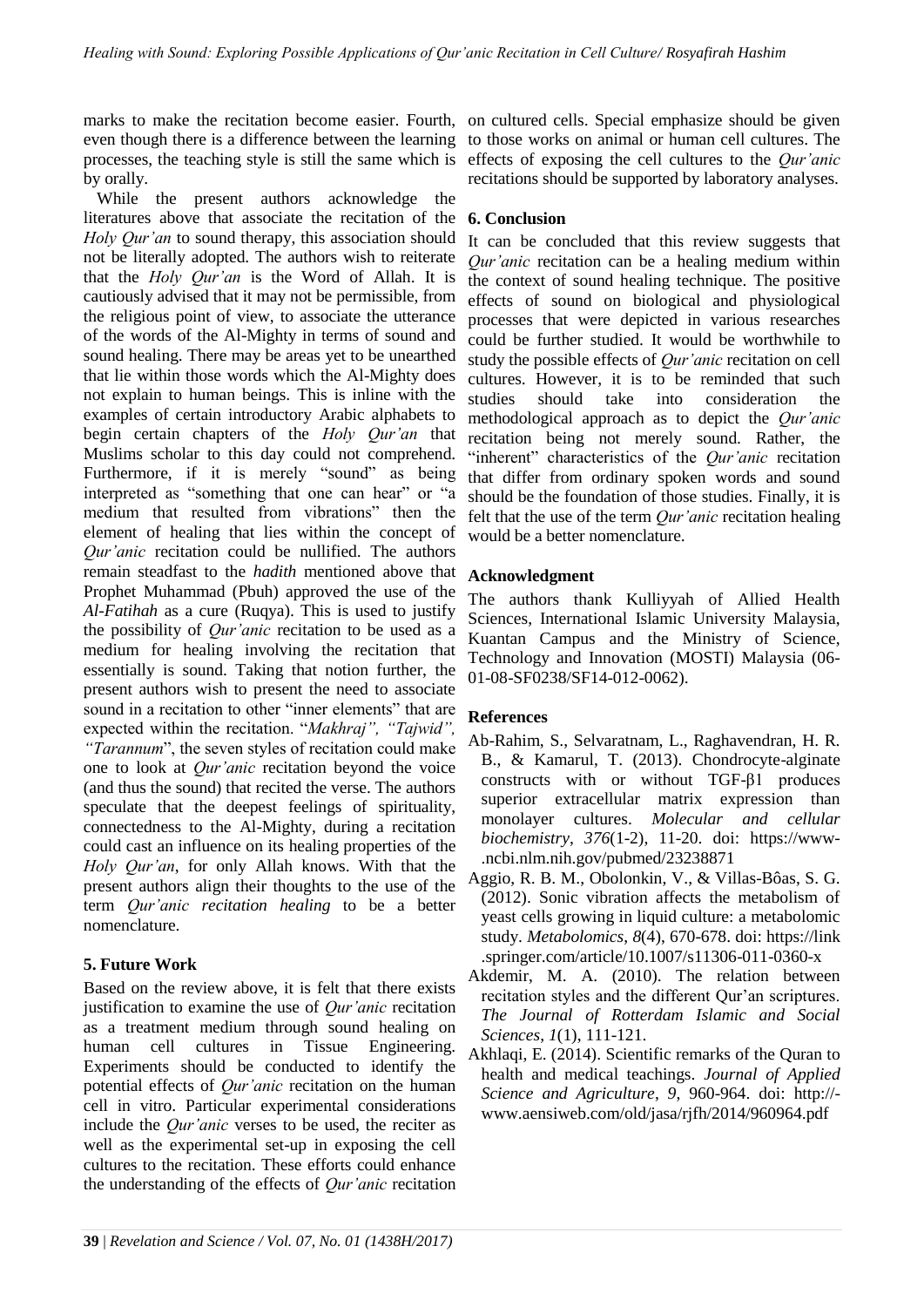- Ali, A. Y. (2009). *The Meaning of the Holy Qur'an: Text, Translation and Commentary (in Modern English)*. Kuala Lumpur: Islamic Book Trust.
- *text with English translation and selected commentaries*. Kuala Lumpur: Saba Islamic Media.
- Archie, P., Bruera, E., & Cohen, L. (2013). Musicbased interventions in palliative cancer care: a review of quantitative studies and neurobiological literature. *Supportive Care in Cancer*, *21*(9), 2609- 2624. doi: https://www.ncbi.nlm.nih.gov/pmc/ articles/PMC3728458/
- Arnon, S. (2011). Music therapy intervention in the neonatal intensive care unit environment. *Jornal de pediatria*, *87*(3), 183-185. doi: http://www.scielo.br /scielo.php?pid=S002175572011000300001&script =sci\_arttext&tlng=en
- Arshad, N., Sukri, S., Muhammad, L., Ahmad, H., Hamid, R., Naim, F., & Naharuddin, N. (2013). Makhraj recognition for Al-Quran recitation using MFCC. *Int J Intell Inf Process*, *4*, 45-53. doi: https://www.researchgate.net/profile/Nurul\_Arshad/ publication/272850254\_Makhraj\_Recognition\_for\_ Al-Quran\_Recitation\_using\_MFCC/links/58be7cb 7a6fdcc983144e7f6/Makhraj-Recognition-for-Al-Quran-Recitation-using-MFCC.pdf
- Ateeq, M., Jehan, S., & Mehmmod, R. (2014). Faith healing; Modern health care. *Professional Medical Journal*, *21*(2). doi: http://applications.emro.who.int /imemrf/Professional\_Med\_J\_Q/Professional\_Med\_ J\_Q\_2014\_21\_2\_295\_301.pdf
- Babamohamadi, H., Sotodehasl, N., Koenig, H. G., Jahani, C., & Ghorbani, R. (2015). The effect of Holy Qur'an recitation on anxiety in hemodialysis patients: A randomized clinical trial. *Journal of religion and health*, *54*(5), 1921-1930. doi: https:// www.ncbi.nlm.nih.gov/pubmed/25559332
- Bradt, J., Potvin, N., Kesslick, A., Shim, M., Radl, D., Schriver, E., . . . Komarnicky-Kocher, L. T. (2015). The impact of music therapy versus music medicine on psychological outcomes and pain in cancer patients: a mixed methods study. *Supportive Care in Cancer*, *23*(5), 1261-1271. doi: http://www.mascc .org/assets/Pain\_Center/2015\_May/may2015-9.pdf .
- Chanda, M. L., & Levitin, D. J. (2013). The neurochemistry of music. *Trends in cognitive sciences*, *17*(4), 179-193.
- Dos Reis Lestard, N., Valente, R. C., Lopes, A. G., & Capella, M. A. (2013). Direct effects of music in non-auditory cells in culture. *Noise and Health*, /pubmed/23-955127
- Erkkilä, J., Punkanen, M., Fachner, J., Ala-Ruona, E., Pöntiö, I., Tervaniemi, M., . . . Gold, C. (2011). Individual music therapy for depression:

randomised controlled trial. *The British journal of psychiatry*, *199*(2), 132-139. doi: http://bjp.rcpsych- .org/content/199/2/132

- Ali, A. Y. (2013). *The Holy Qur'an original Arabic*  Fauzan, N., Shahidan, S. N., Amran, N. H., and Syamimi, N. A. . (2014). *The therapeutic effects of listening to Quranic verse and rhythmic zikr*. Malaysia: University of Malaysia Sarawak.
	- Galińska, E. (2015). Music therapy in neurological rehabilitation settings. Psychiatr. *Pol*, *49*(4), 835- 846. doi: https://www.ncbi.nlm.nih.gov/pubmed /26488358
	- Gelfo, R. (2012). Defining sound healing as a CAIM modality. *Complementary, Alternative, and Integrative Medicine*, 1-27.
	- Gunawan, T. S., & Kartiwi, M. (2016, July). *On the Characteristics of Various Quranic Recitation for Lossless Audio Coding Application.* Paper presented at the Computer and Communication Engineering (ICCCE), 2016 International Conference on, Kuala Lumpur, Malaysia.
	- Harris, S. (2011). *The moral landscape: How science can determine human values*. New York: Simon and Schuster.
	- Ibn Kathīr, I. U. (2000). *Tafsir ibn Kathir: (abridged)*. Riyadh: Darussalam
	- Kamal, N. F., Mahmood, N. H., & Zakaria, N. A. (2013). Modeling brain activities during reading working memory task: Comparison between reciting Quran and reading book. *Procedia-Social and Behavioral Sciences*, *97*, 83-89. doi: www.science-

direct.com/science/article/pii/S1877042813036525

- Khan, M. M. (1997). *The translation of the meaning of Sahih Al-Bukhari Arabic-English* (Vol. 7). Riyadh, Saudi Arabia: Darussalam publishers and distributors.
- Lestard, N. R., & Capella, M. A. (2016). Exposure to Music Alters Cell Viability and Cell Motility of Human Nonauditory Cells in Culture. *Evidence-Based Complementary and Alternative Medicine, 2016*. doi: http://dx.doi.org/10.1155/2016/6849473
- Norris, J. K. (2011). *The Power of Sound to Heal* (Vol. 3). US: Institute of Noetic Sciences.
- O'Callaghan, C., Barry, P., & Thompson, K. (2012). Music's relevance for adolescents and young adults with cancer: a constructivist research approach. *Supportive Care in Cancer*, *20*(4), 687-697. doi: https://www.ncbi.nlm.nih.gov/pubmed/21311914
- Pickthall, M. W. (2008). *The Qur'ân: an interpretation*. (n.p.): London Folio Society
- *15*(66), 307. doi: https://www.ncbi.nlm.nih.gov- Ramirez-Vick, J. E. (2013). Biophysical Stimulation for Bone Regeneration. *JSM biotechnology & biomedical engineering*, *1*(2), 1014. doi: https:// www.ncbi.nlm.nih.gov/pmc/articles/PMC4011495/